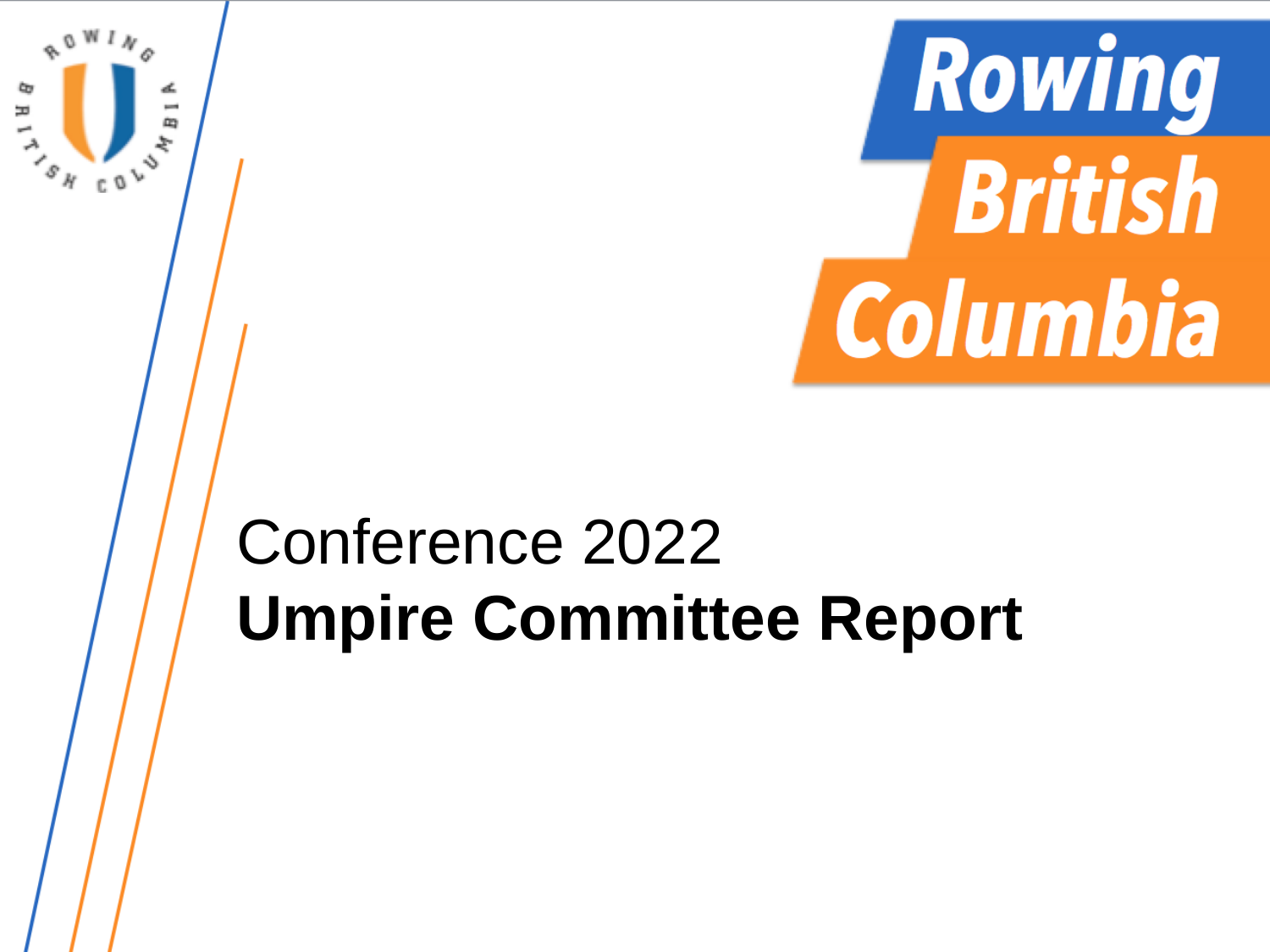# Umpire Committee Report 2/14

### **Past Summary - 2021**

The Umpire Committee (UC) began 2021 with no desire to repeat the effort of assigning Chief Umpires and providing Juries for regattas which were very likely never to materialize. (2020 had seen all 31 local events beyond the first week of March progressively cancelled due to Covid-19.) Instead, sourcing Umpires occurred on a more reactive basis.

#### Umpire Conference

The annual Umpire Seminar (/Conference) was conducted virtually using the Zoom platform on 23 Jan 2021 09:00-12:00 with a lively agenda and 53 Participants (most of whom carried on "net-working" for about 20 minutes afterward). Sign-ups for Local, National, and US Rowing Northwest Regional regattas were absent. Attendees received a Rowing BC face mask which has proven to be very useful indeed.  $N_{\varphi}$ These and other presentations may be referenced on the H [https://rowingbc.ca/](https://rowingbc.ca/umpire-resources/)**[umpire-resources](https://rowingbc.ca/umpire-resources/)**[/](https://rowingbc.ca/umpire-resources/) webpage. $\overline{a}$   $\overline{b}$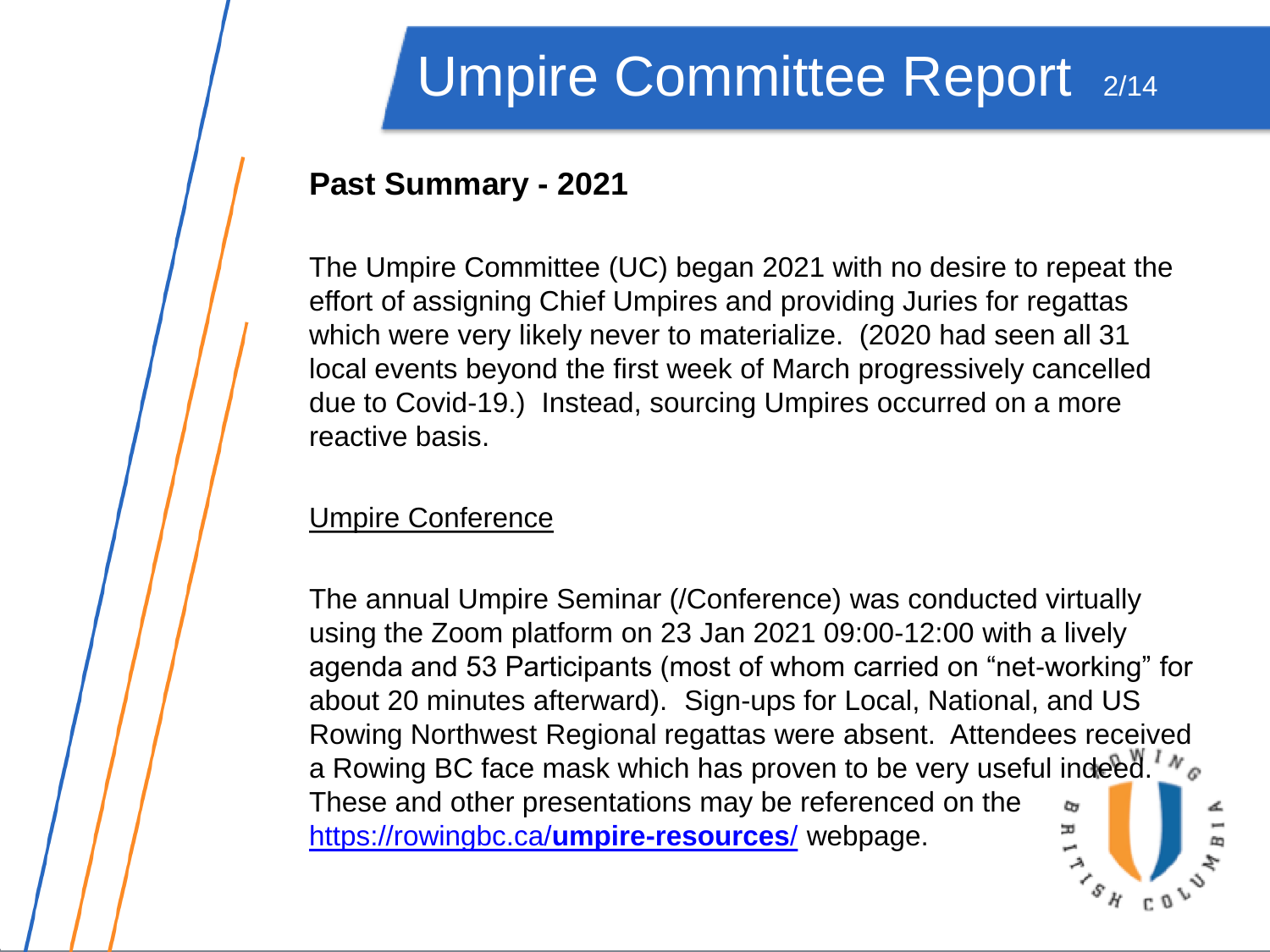# Umpire Committee Report 3/14

#### Umpire Conference *continued*

Umpire Committee elections had resulted in the acclamation of 3 incumbents (Sheree Moffatt, Ge-An Rijniersce and Glenn Robb) to 2 year terms. Gordon Sund was subsequently re-elected Chair. Laurel Glanfield and Tim Henderson rounded out the committee.

3 series of 3-session virtual BC Level 2+ (Licensed and above) Umpire Seminars led by the Clinicians using an RCA curriculum resulted in a very good compliance rate for the "Seminar attendance" licensemaintenance requirement.

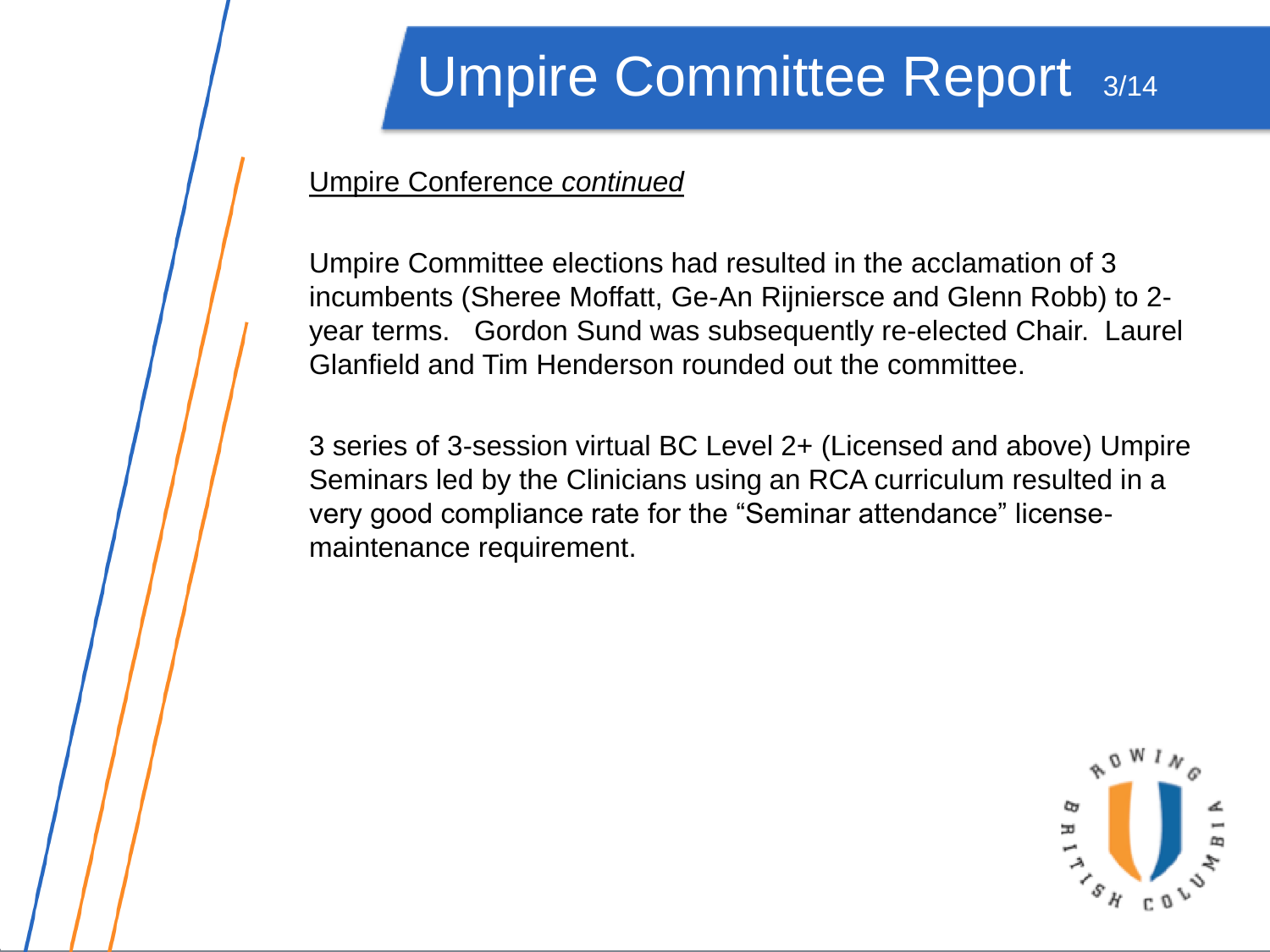# Umpire Committee Report 4/14

#### Umpire Equipment Bags

Under the auspices of RCA and Rowing BC Covid-19 Relief Funding, the UC diligently converted our Umpire Equipment maintenance model from one of a "communal regatta supply" to that of "distributed individual kits". Covid-19 transmission concerns are slightly reduced and our numbers and quality of equipment are vastly improved. Even the workload of our 2 "Equipment Managers" has changed for the better.

45 Umpire Equipment Bags were created containing a blend of new equipment and existing inventory. 37 were assigned to our most prolific Umpires with 4 being held in reserve on both sides of the Strait to supply those who attend less frequently. (At least one other jurisdiction acquired more bags than they have Licensed Umpires, but containing less and inferior equipment.)

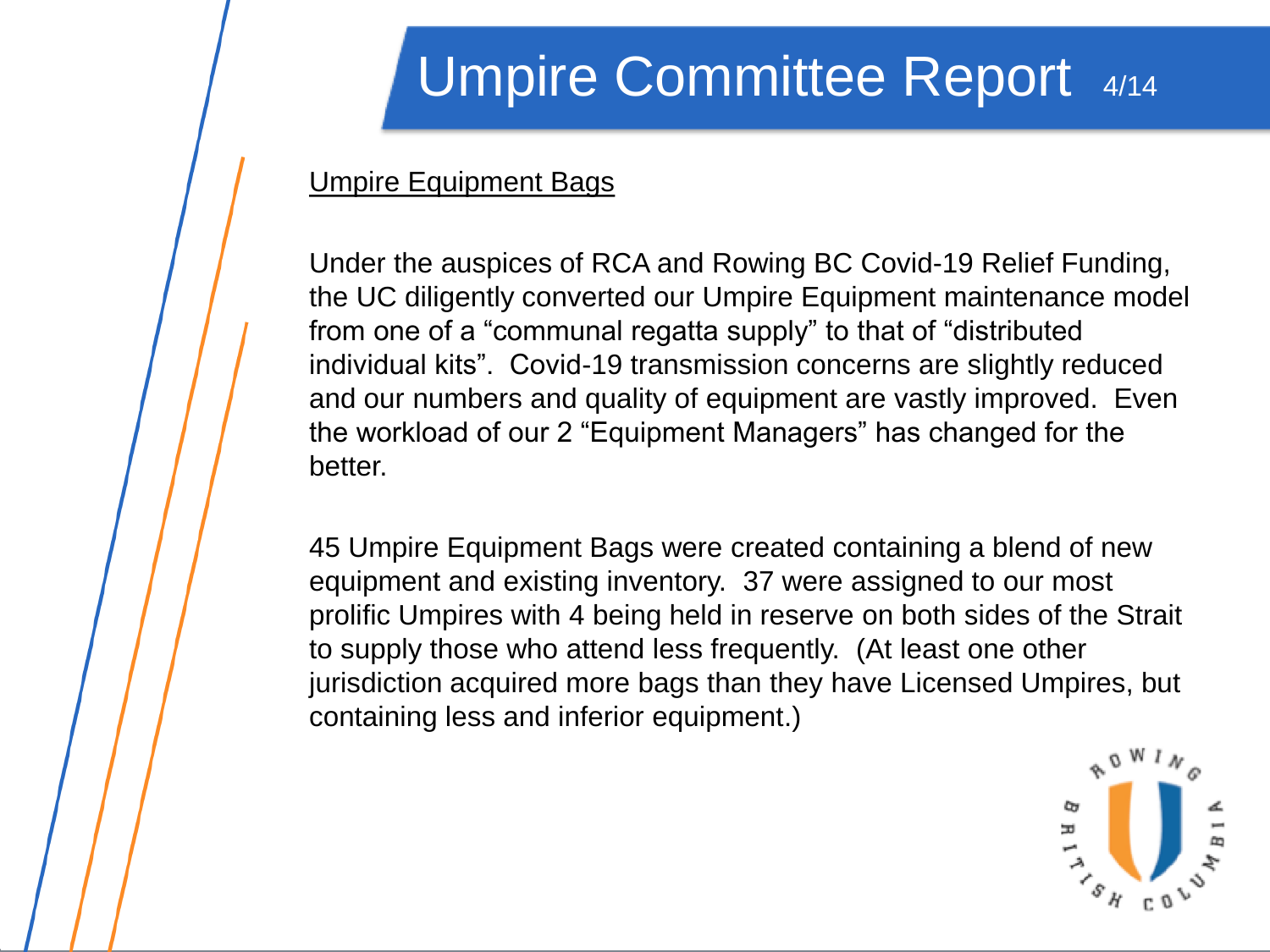### Umpire Committee Report 5/14

#### **Regattas**

35 local events were cancelled (including 2 that had Chief Umpires and Juries already assigned). However, 8 regattas (for a total of 13 racing days) in the latter-half of the year did proceed with Covid-19 Safety Plans.

The first event requiring Umpires was the Province-wide Sprint (/Mid-Summer Madness) on Burnaby Lake 24-25 July. A cautious subscription rate led to an Island contingent of Umpires joining their Mainland colleagues. Only 2 more Mainland regattas occurred as the Western Canadian University Rowing Championships was negatively affected by the absence of crews from Covid-19 ravaged Alberta and the Head up the Creek regatta racing course is probably still cluttered with anchored vessels.

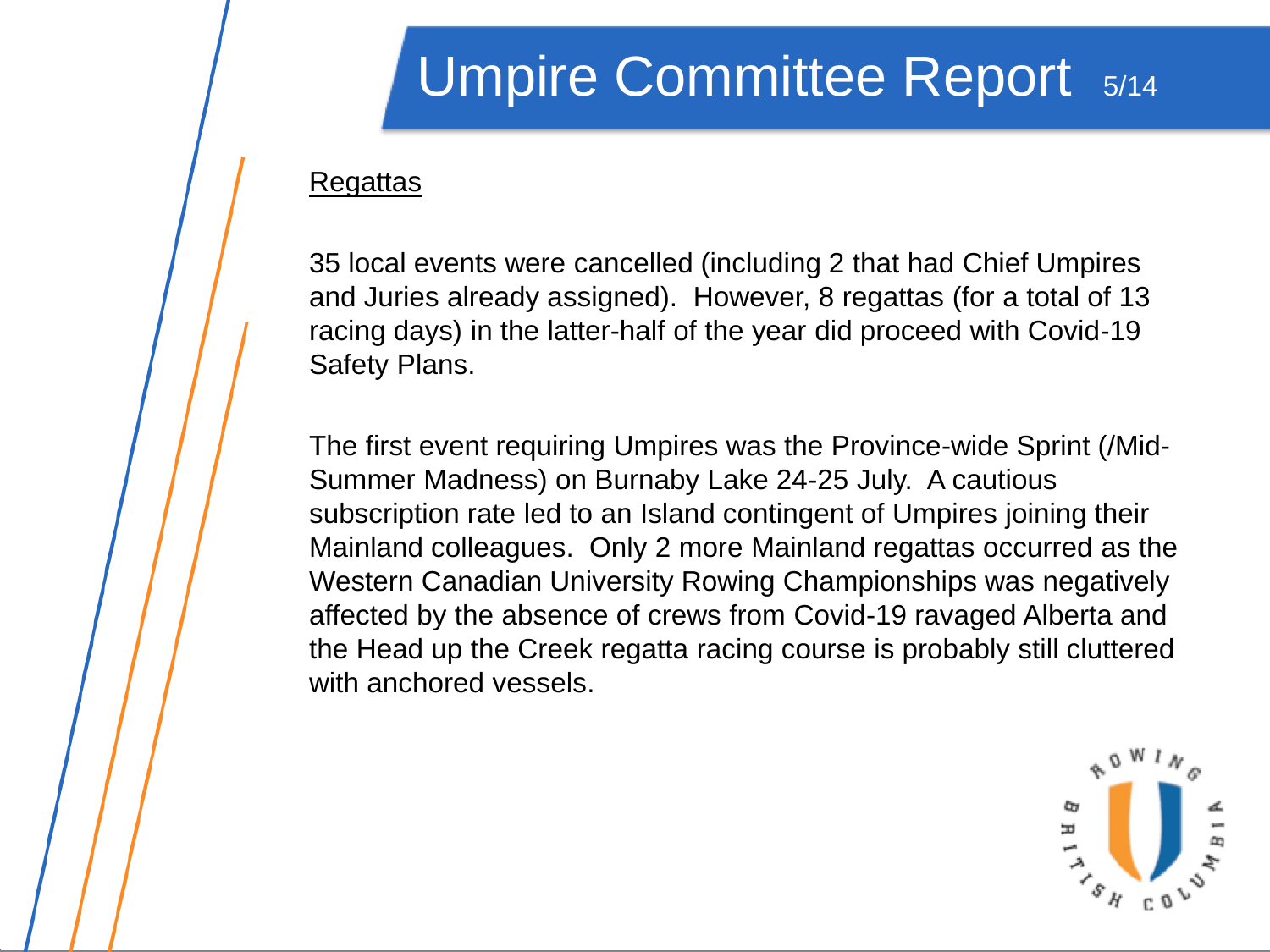# Umpire Committee Report 6/14

#### Regattas *continued*

On the Island, 5 regattas required Umpires. The final one was the RCA National Rowing Championships on Elk Lake 12-13 November.

The RCA World Beach Sprints Championships Selection on Cadboro Bay at Gyro Park 22 August had been conducted without uniformed Umpires (although many dropped by to observe).

All regattas were characterized by later-than-usual notification and close-to-the-wire Sanction Approval. Fortunately, Umpire subscriptions were fairly responsive.

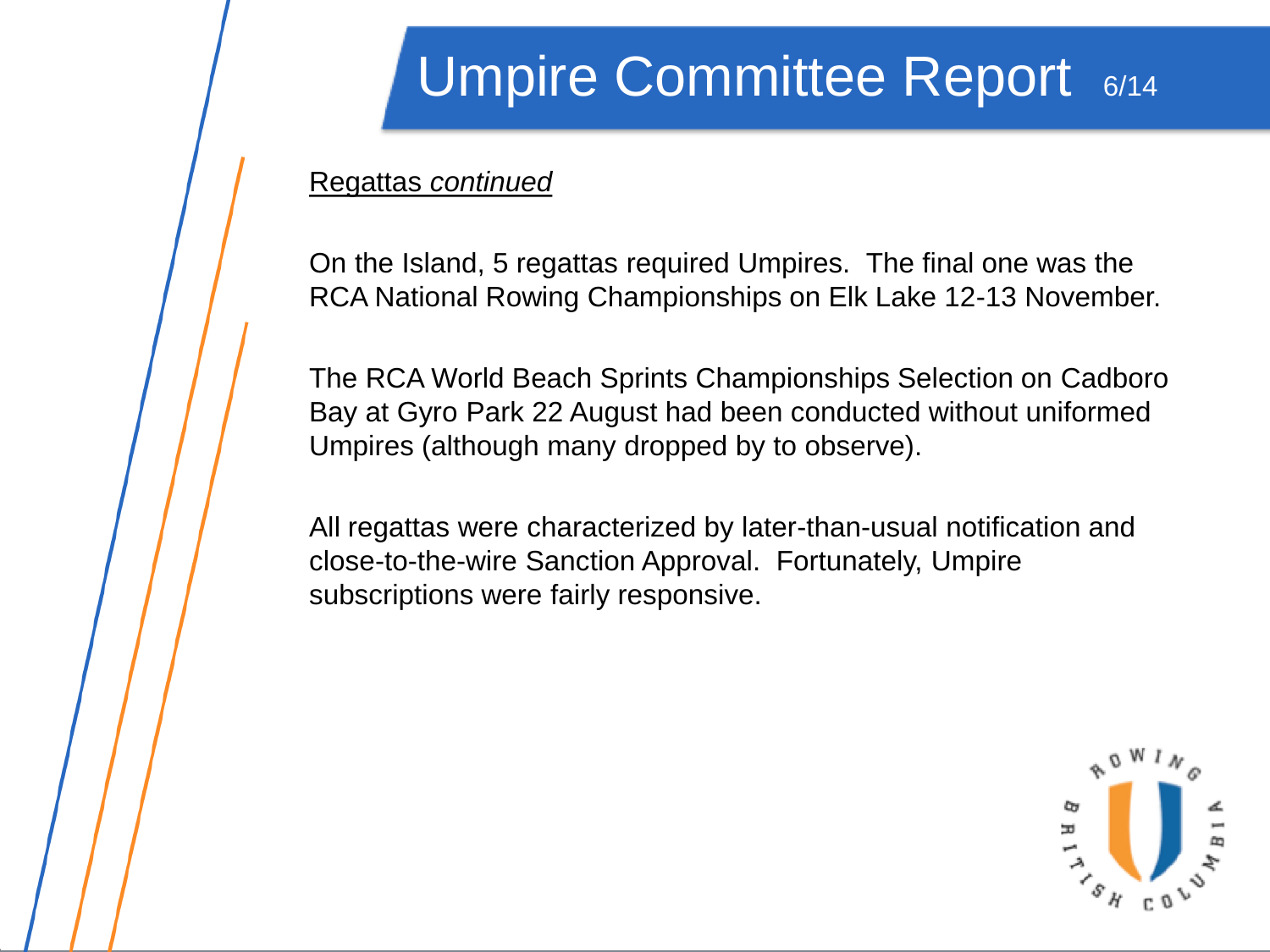# Umpire Committee Report 7/14

#### **Communications**

Regular monthly Zoom meetings involving the Rowing BC Executive Director and Umpire Committee Chair have helped keep our objectives on track. Email provided the predominant UC communication method fitting in with divergent schedules. "Updates for Umpires in BC" were published approximately every second month. Similarly, Rowing BC and Rowing Canada put on various Community Meetings (using Zoom) which helped maintain engagement.

#### **Recruitment**

A virtual BC Level 1 (Assistant) Umpire Clinic after the last AGM resulted in some new Assistant Umpires in our "database" almost balancing the "no longer interested" losses. (RCA has since rolled-out a self-serve virtual one which should help maintain momentum.)

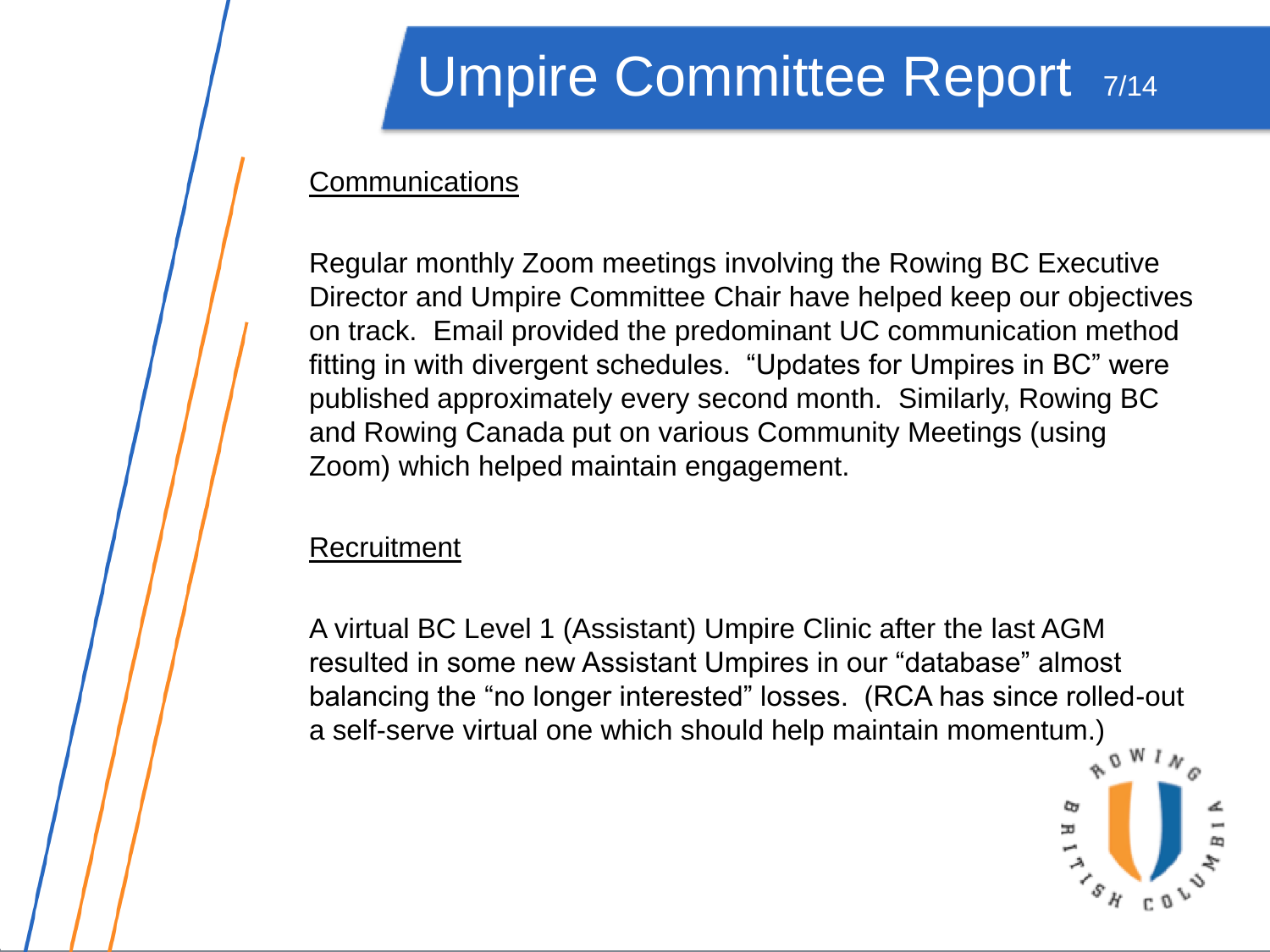# Umpire Committee Report 8/14

#### **Hugh Porter**

Hugh has been a rower and stalwart supporter of rowing *for ages*. For the past two and a half decades he has also managed to be a fixture officiating at local regattas … many of those as Chief Umpire when at Elk Lake. Coinciding with his mid-July birthday, he announced his retirement from umpiring.

#### Donald John Arnold (1935-2021)

Don was a giant in the Rowing Community and his loss this past year should give us all pause for reflection. Although his interests extended well beyond rowing, he will be remembered for a Gold medal at the 1956 "Melbourne Games" and being instrumental in the development of Rowing BC. After serving as a Member of the Jury at 2 regattas and as Chief Umpire at 2 more in 2012, he had retired from officiating, but left us with passionate advice to avoid mediocrity and to strive for  $\sim_{\infty}$ professionalism.

ᄇ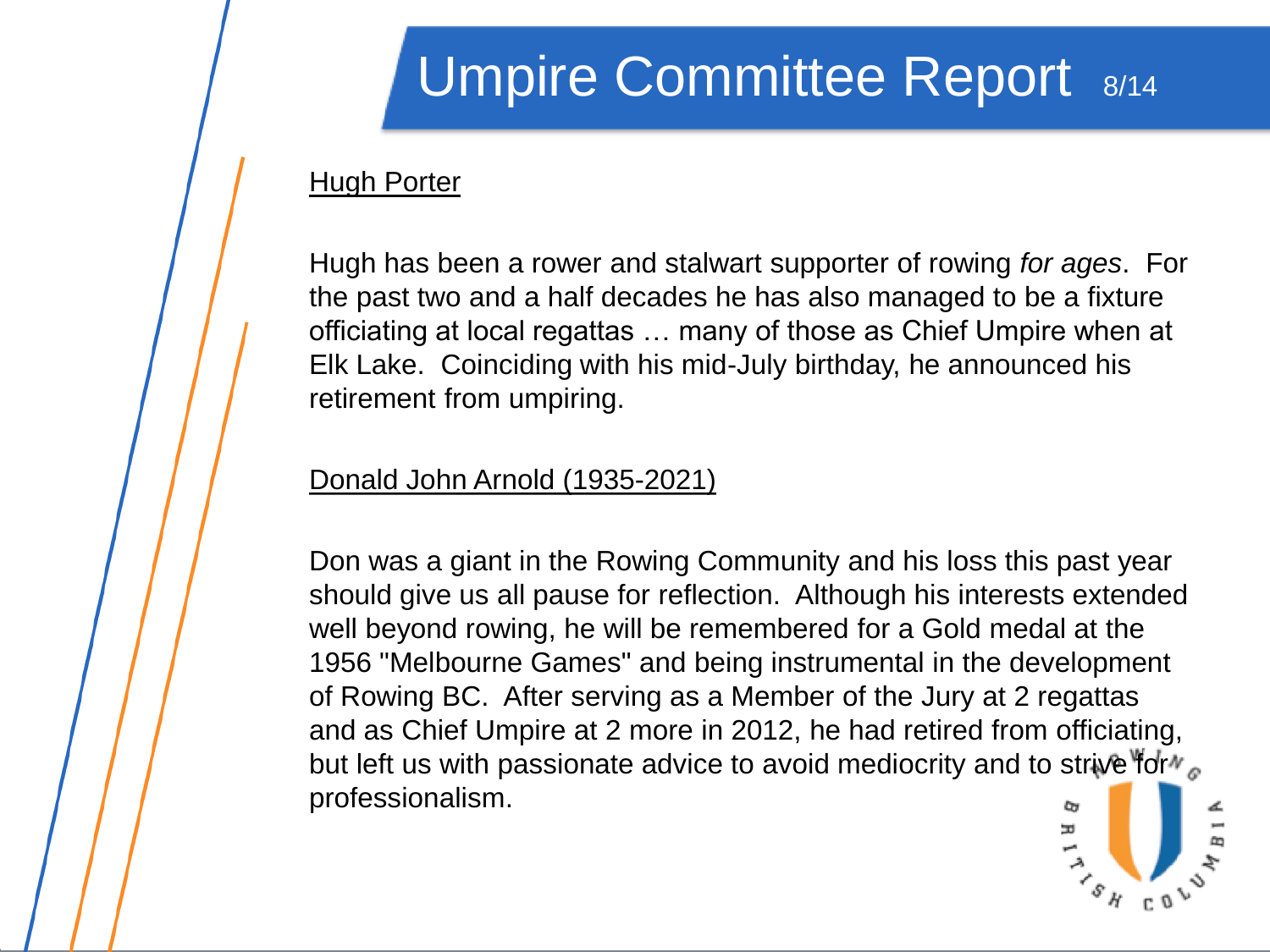## Umpire Committee Report 9/14

### **Future Outlook - 2022**

Umpire numbers

**43** Assistant Umpires (↓ 2)

**8** Associate Umpires

**32** Level 2 Licensed Umpires

**5** Associate Chief Umpires (↑ 1)

**15** Level 3 Chief Umpires (including 3 Associate Clinicians and 1 Level 4 Clinician)

Included in the Licensed / Chief Umpire counts above: 3 Level 5 FISA (/World Rowing) Umpires (↑ 1)

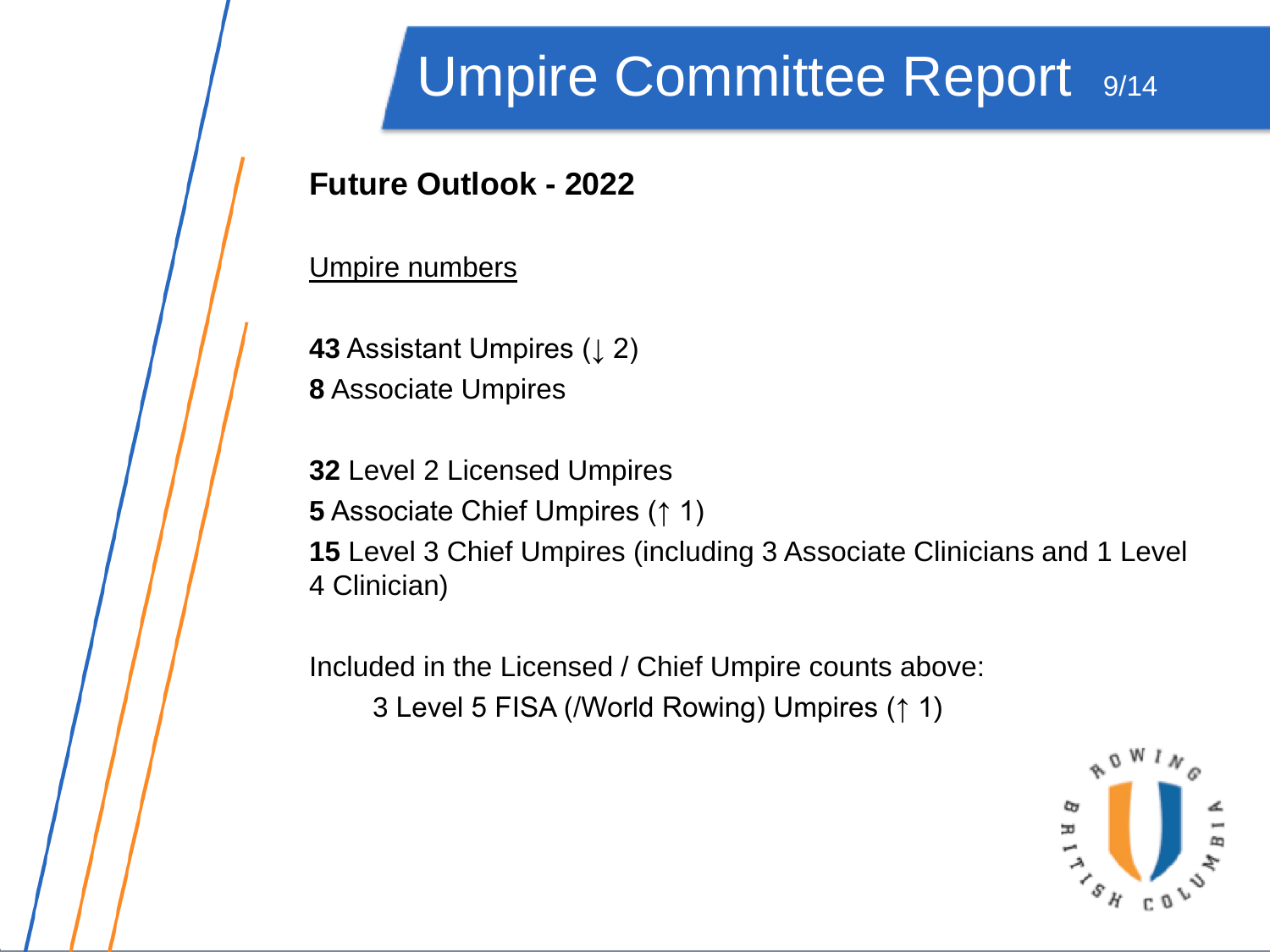# Umpire Committee Report 10/14

#### **Regattas**

The Regatta Calendar for 2022 is still in a state of flux.

At present, there are **13** Island regattas over 23 days with 296 umpiredays (59%) recommended. (Another 2 over 6 days with 50 umpiredays recommended have been "proposed".) On the Mainland, **14**  regattas over 23 days with 208 umpire-days (41%) recommended are expected. (Another 1 over 2 days with 22 umpire-days recommended has also been "proposed".)

Another **5** regattas over 8 days with 74 umpire-days estimated are still in search of a willing LOC and venue.

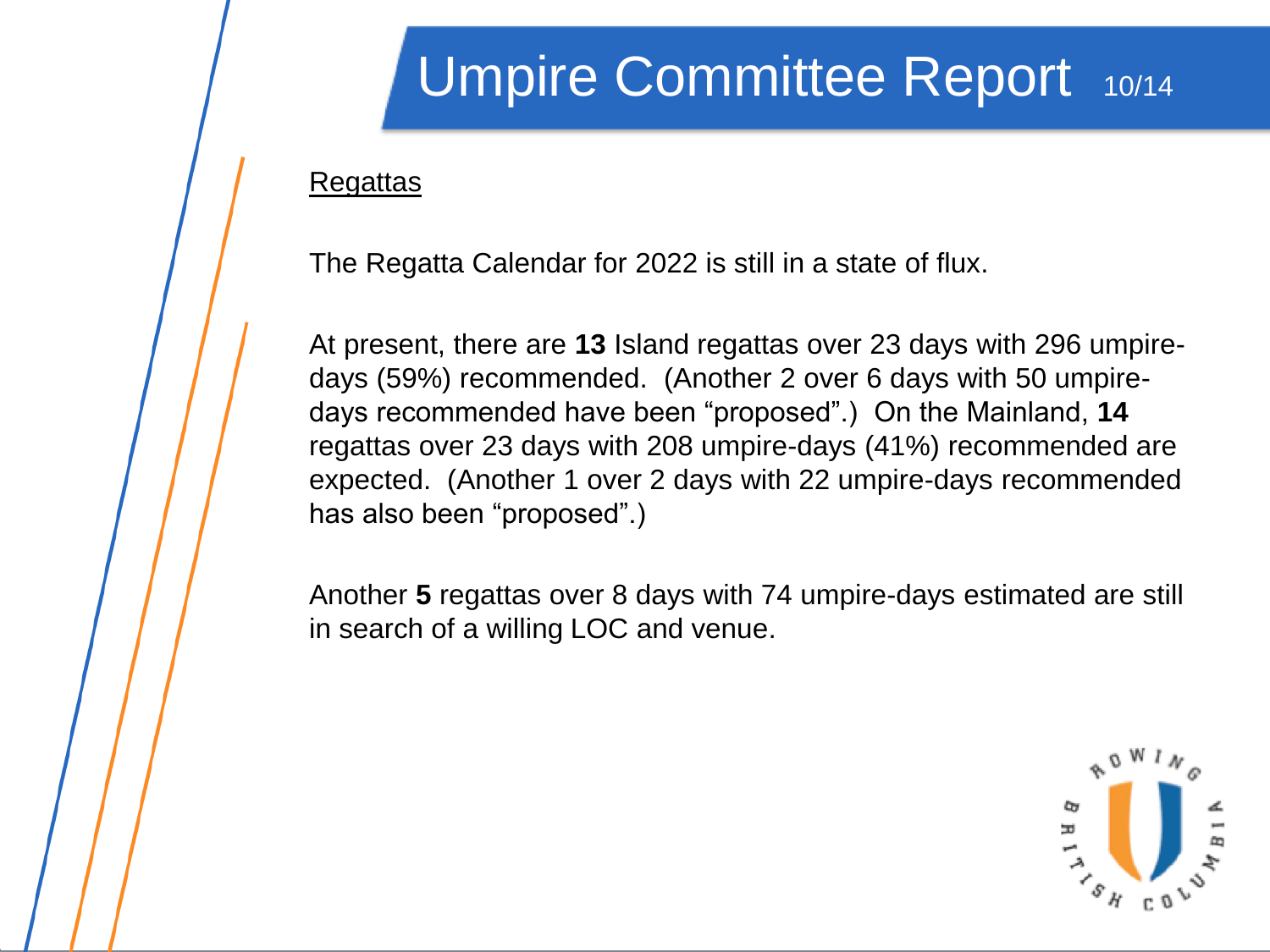# Umpire Committee Report 11/14

#### Regattas *continued*

New proposed (mostly variations of Coastal) regattas risk straining our present capacity to provide officials and, if approved, also need some date conflicts to be resolved. If all were to materialize, we would be talking about a grand total of possibly 650 umpire-days. The corresponding non-Covid 2019 figure was 580. (A 17% increase in demand with the exact same supply.)

The BC Indoor Rowing scene has shifted this year and it is assumed that none will be applying for sanction with many simply going "virtual".

We are hoping to be ready for what is appearing to be a "return to regattas" even if not the normalcy we were used to. Please consult the [Google Docs](https://docs.google.com/spreadsheets/d/16TnvKnrl3xaZrkJZ6MJKrUdW5AIVT3z9_-KTFXPNogU/edit#gid=0) **[Regatta Signups \(Umpires\)](https://docs.google.com/spreadsheets/d/16TnvKnrl3xaZrkJZ6MJKrUdW5AIVT3z9_-KTFXPNogU/edit#gid=0)** [spreadsheet](https://docs.google.com/spreadsheets/d/16TnvKnrl3xaZrkJZ6MJKrUdW5AIVT3z9_-KTFXPNogU/edit#gid=0) and send an email to the [Umpire Committee](mailto:ucommittee@rowingbc.ca) to offer your services where they will be very much appreciated.

Ε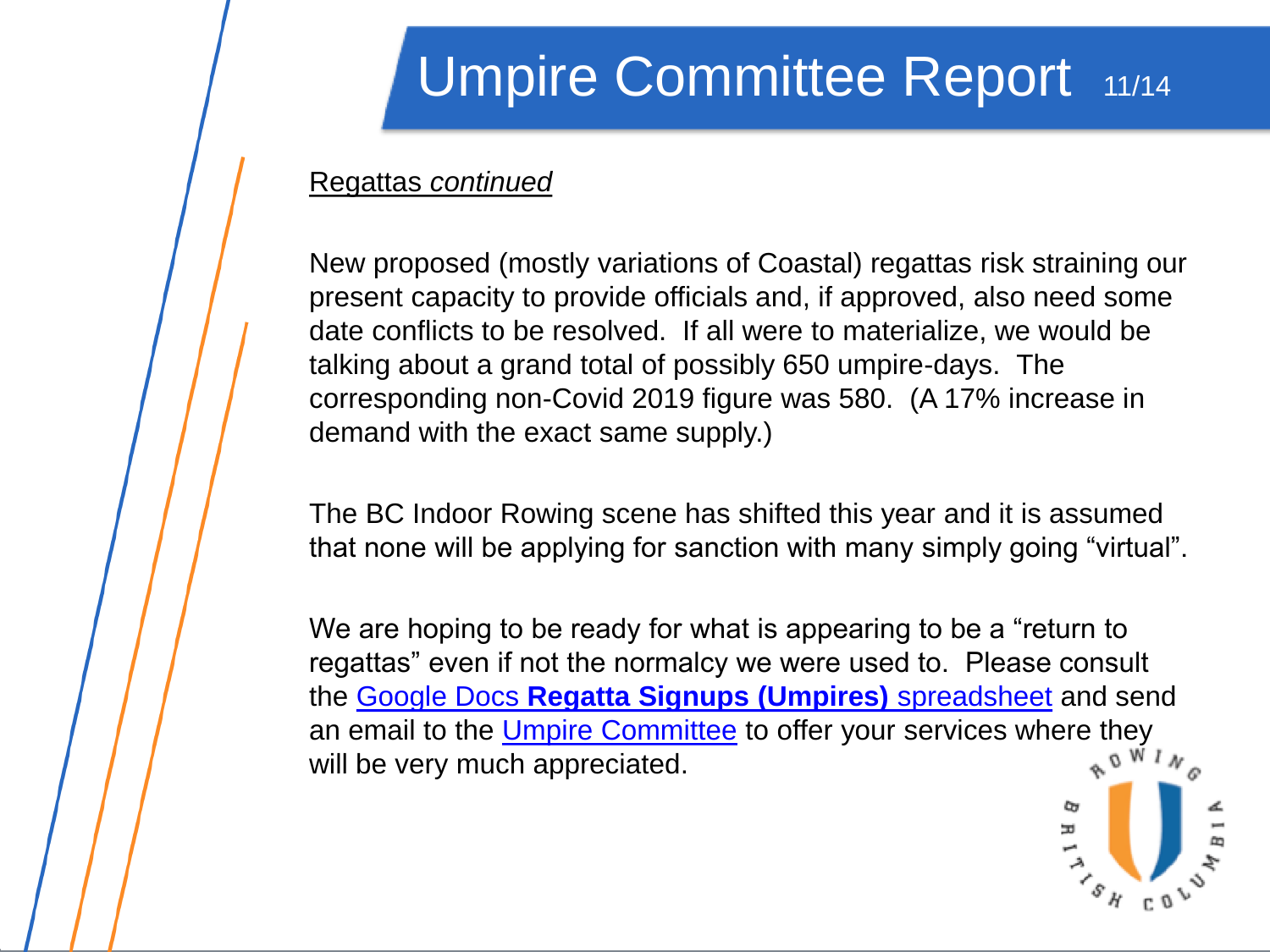# Umpire Committee Report 12/14

#### **Jackets**

We had fewer of the FarWest Gore-Tex jackets than our target number of Umpire Equipment Bags, but are still wrestling with the details of an acquisition strategy. We may attempt to spread the expenditure over a few fiscal years, but one progressive possibility is that we could initially acquire Women's' models with more accurate size matches (and of a higher water-resistance standard).

We may attempt to spread the expenditure over a few fiscal years, but one progressive possibility is that we could initially acquire Women's models with more accurate size matches (and of a higher waterresistance standard).

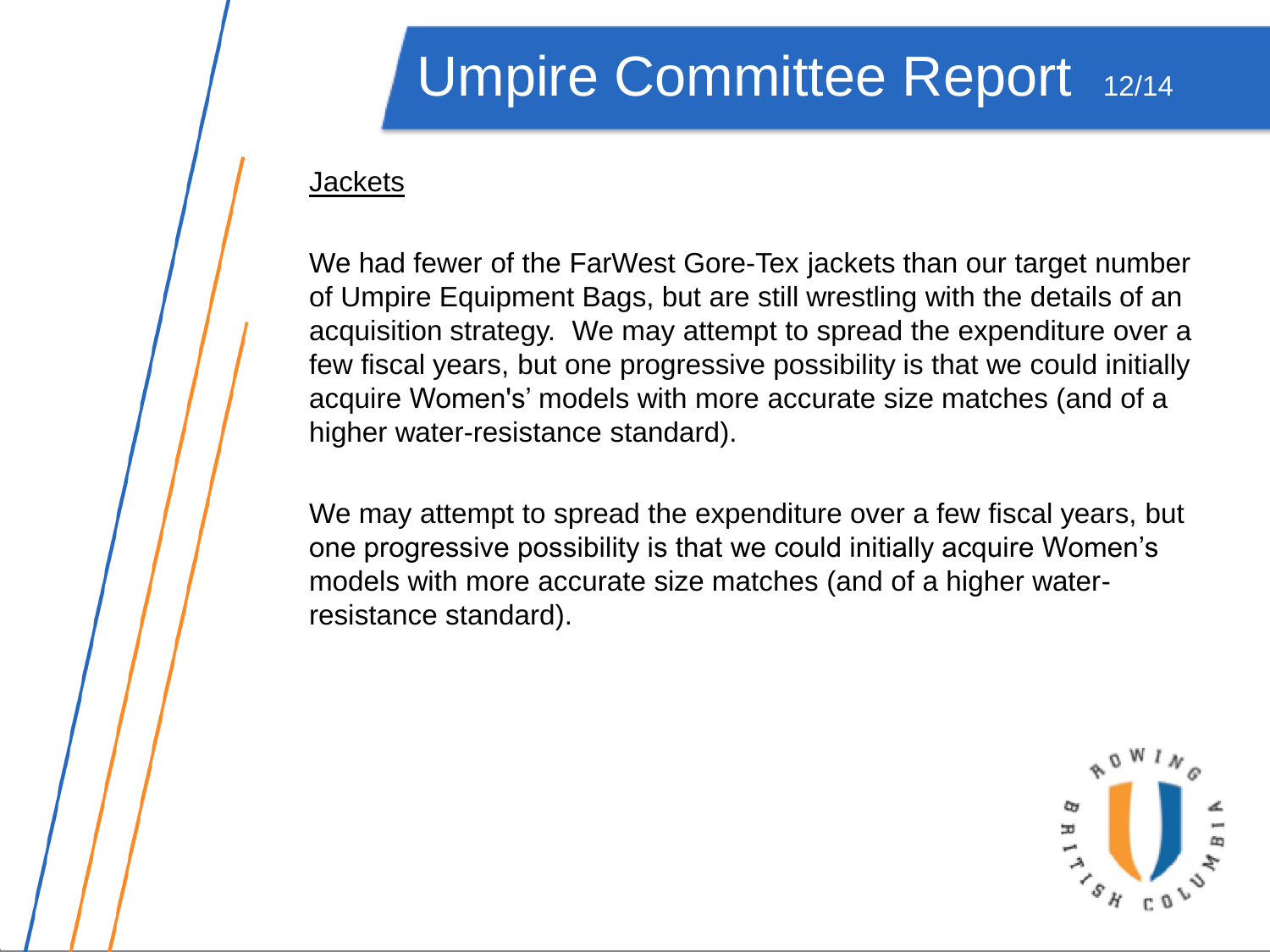# Umpire Committee Report 13/14

#### Congratulations to Tim Henderson and Ge-An Rijniersce

As more good news regarding representation from BC on the national stage, note that Tim has been appointed to the RCA Umpire Education and Development Sub-Committee, while Ge-An has been appointed to the RCA Umpires' Committee.